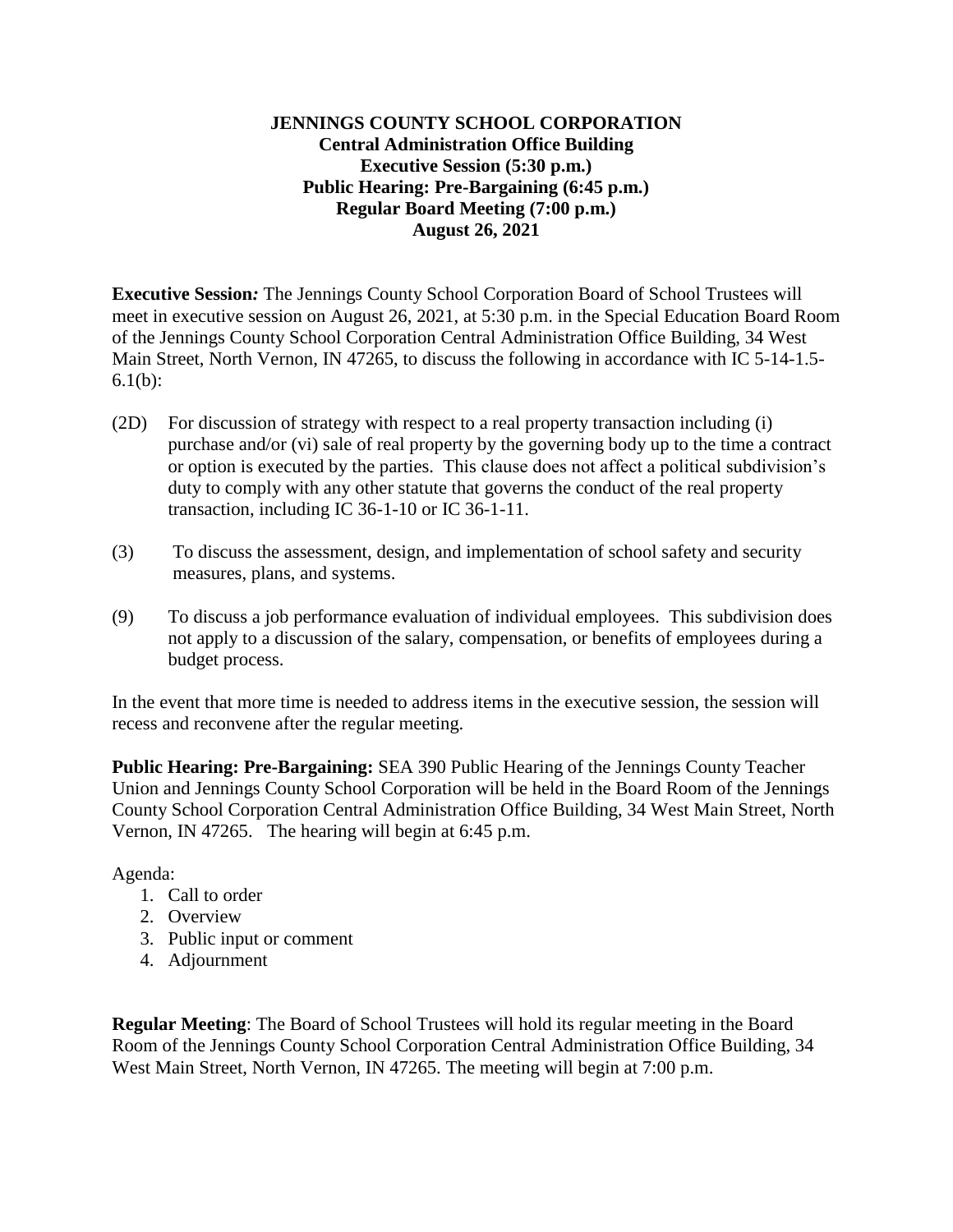This meeting is a meeting of the School Board in public for the purpose of conducting the School Corporation's business and it is not to be considered a public community meeting. There will be time for public participation as indicated by the agenda. (Policy 0166)

Consent Agenda Items (Bylaw 0166.1) – Consent agenda items are those items for which Board members have reviewed the information provided to them and all of the Board members approve of the action noted within the public notes. If any Board member has a concern about an item, he/she will request that the item be removed from this grouping to be voted upon individually.

The following consent agenda items will be presented for approval without discussion:

- III. Minutes;
- VIA3. Field Trips;
- VIB1. Professional Staff: Leaves;
- VIB2. Professional Staff: Resignations, Retirements;
- VIB5. Conference Requests;
- VIC1. Support Staff: Leaves;
- VIC2. Support Staff: Resignations, Retirements;
- VIC4. Conference Requests;
- VII. Claims;

Agenda Information Items – Information items are those items that the Board members are given to review. If a Board member wishes to discuss any of these items, he/she will indicate that the item(s) be removed from this grouping for discussion during the meeting.

The following information items will be shared with the Board:

VIIIA1. Area Plan Commission Minutes 6/7/2021.

VIIIA2. Essential Service Committee Meeting Minutes 7/20/2021.

## **Agenda**

- I. Pledge
- II. Consent Agenda Items
- III. Minutes of the Regular Board Meeting of August 12, 2021.
- IV. Community Non-Agenda Items
	- The President will ask if anyone would like to speak on an item not on the agenda.
- V. Old Business
	- A. NEOLA, Approval
		- 1. NEOLA Policy 3220.01, Teacher Appreciation Grants, Second Reading
	- B. Finance (Policy 6000)
		- 1. 2022 Budget Second Reading, Permission to Advertise, Approval
	- C. Operations (Policy 8000)
		- 1. Review Panthers Prepare & Care Plan
- VI. New Business
	- A. Programs (Policy 2000)
		- 1. School Improvement Plans, Inform
		- 2. Global Teletherapy Speech/Language Services at NVE, Approval
		- 3. Field Trips
	- B. Professional Staff (Policy 3000)
		- 1. Leaves
		- 2. Resignations/Retirements